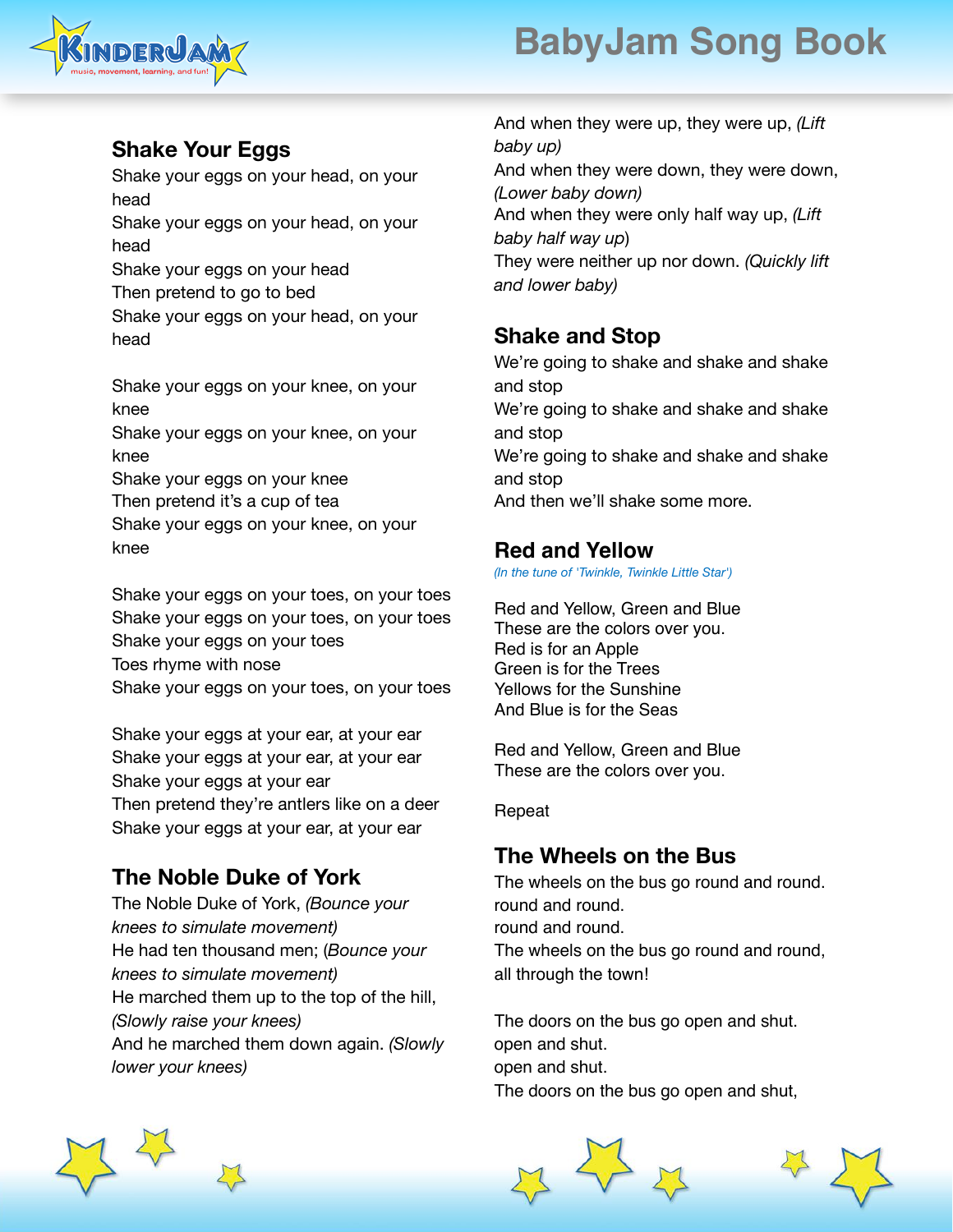



all through the town!

The people on the bus go up and down. up and down. up and down. The people on the bus go up and down, all through the town!

The wipers on the bus go swish, swish, swish. swish, swish, swish. swish, swish, swish. The wipers on the bus go swish, swish, swish, all through the town!

The horn on the bus goes beep, beep, beep. beep, beep beep. beep, beep, beep. The horn on the bus goes beep, beep, beep. all through the town!

The mommy on the bus says, I love you. I love you, I love you The daddy on the bus says, I love you, too. All through the town.

### **Where is Thumbkin (Song 321)**

*(In the tune of* Frère Jacques (Are You Sleeping)

Where is Thumbkin? Where is Thumbkin? Here I am! Here I am!

How are you today, sir? Very well, I thank you. Run away. Run away.

Where is Pointer? Where is Pointer?



Here I am! Here I am!

How are you today, sir? Very well, I thank you. Run away. Run away.

Where is Middleman? Where is Middleman? Here I am! Here I am!

How are you today, sir? Very well, I thank you. Run away. Run away.

Where is Ringman? Where is Ringman? Here I am! Here I am!

How are you today, sir? Very well, I thank you. Run away. Run away.

Where is Pinkie? Where is Pinkie? Here I am! Here I am!

How are you today, sir? Very well, I thank you. Run away. Run away.

### **Itsy Bitsy spider**

The Itsy Bitsy spider climbed up the water spout. Down came the rain, and washed the spider out.